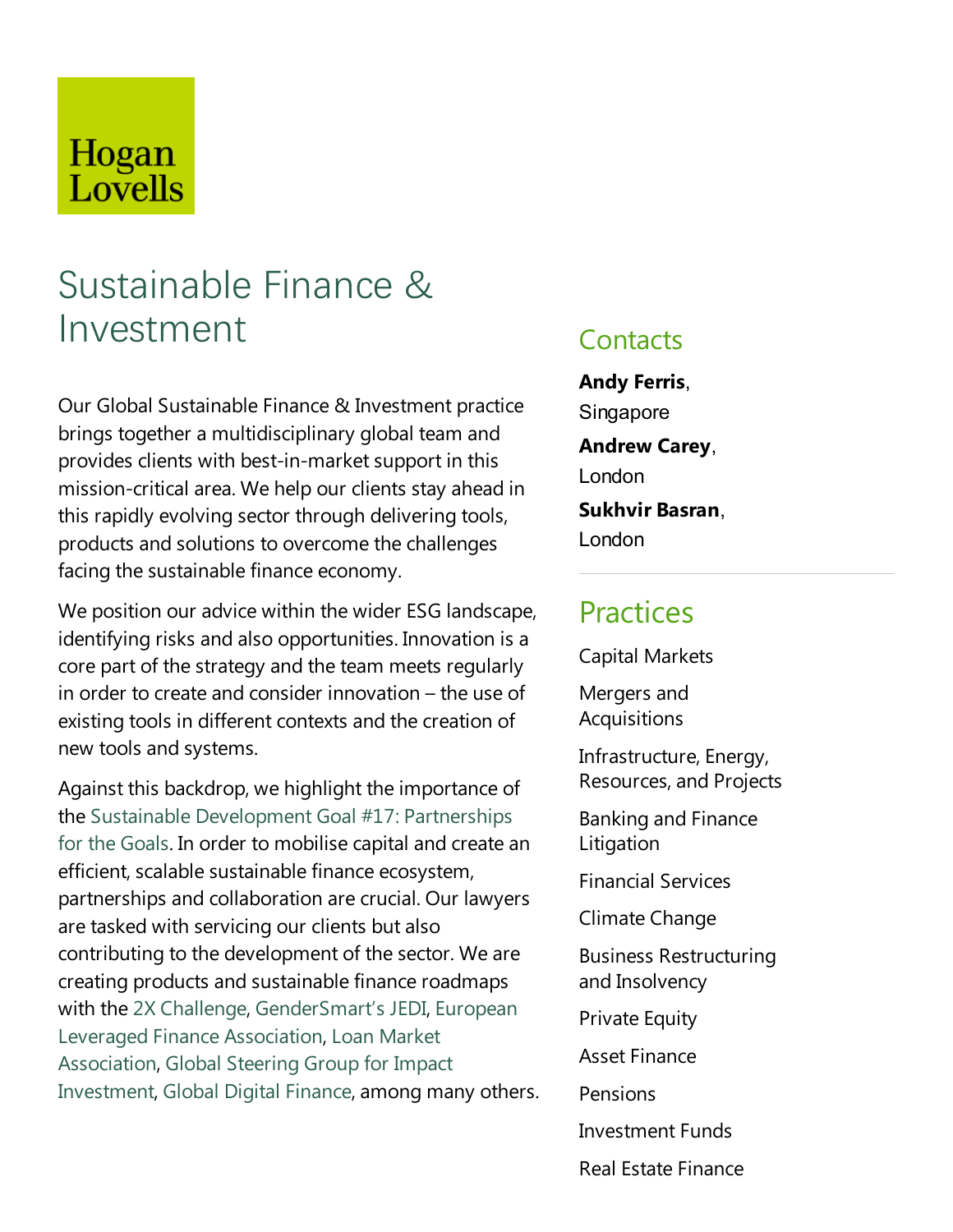We bring sustainability to every finance transaction, create innovative solutions combining guidance, legal expertise, project management, and alignment of ESG strategy to facilitate sustainability. An important part of this is raising awareness, education and training in collaboration with and aligned with international organisations, trade associations and law and regulation; thereby allowing our clients to navigate the complex, wide-ranging set of issues when considering sustainable finance and investments.

Read more

# Representative experience

A global investment management firm and an international investment bank on structuring an ESG framework for sustainability linked loans.

Financial institutions on ESG-related disclosure requirements, including the SFDR, EU Taxonomy Regulation, risks associated with greenwashing and SFDR product and entity requirements.

A syndicate of banks on the issuance of the  $\epsilon$ 300 million unsecured sustainability-linked senior notes due 2028 by Rexel. This was one of the first sustainability-linked high yield bonds issued in Europe.

Clients from the financial services sector on the scope and applicability of the French Duty of Vigilance Law, and represent them in associated claims.

The Republic of Ecuador on the issuance of a Sovereign Social Bond in the international markets for US\$400 million, with Goldman Sachs as underwriter and placement agent.

### Latest thinking and events

### Press Releases

Hogan Lovells advises British International Investment plc(formerly CDC Group plc) in connection with its purchase of a "green basket bond"

Banking and Loan Finance

Business Integrity

Sovereigns

Leveraged and Acquisition Finance

Corporate Governance and Public Company Representation

# **Industries**

Private Capital Financial Institutions **Insurance**